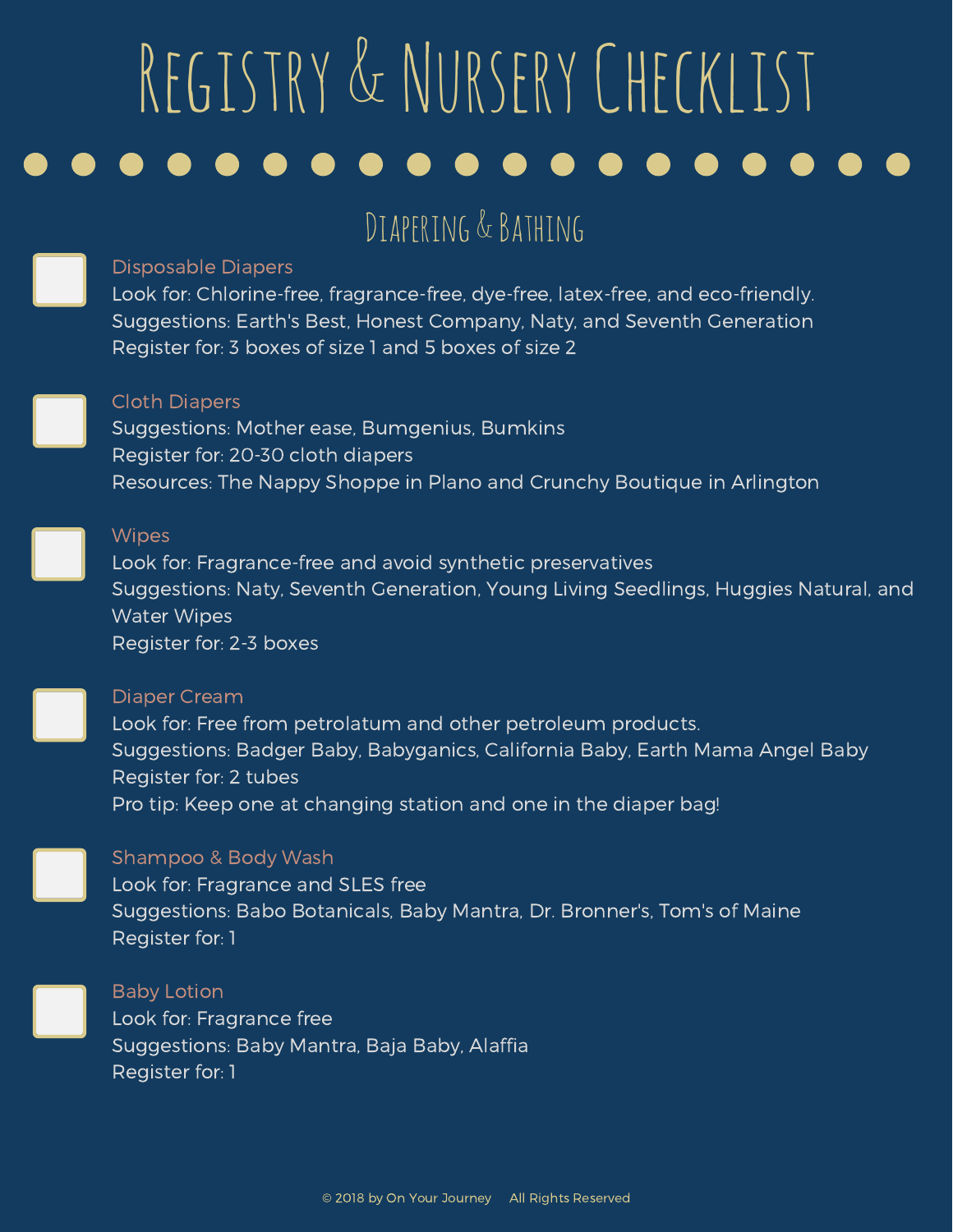### $S$  FFPING

#### **Swaddles**

Look for: Organic material and flame-retardant free; Muslin is best Suggestions: Aden & Anais, Modern Burlap, Pottery Barn Register for: 5-8 Pro Tip: Use swaddles for burp cloths and vice versa!



#### Sheets

Look for: Organic material and flame-retardant free Suggestions: Burts Bees, Pottery Barn, Lifekind Register for: 2-3



#### **Mattress**

Look for: PVC and flame-retardant free Suggestions: Naturepedic, Simmons Beauty Rest Organic, Sealy Healthy Dream

#### Mattress Protector

Look for: PVC, vinyl, phthalate free Suggestions: Naturepedic Register for: 2



#### Crib

Look for: natural materials like solid wood Suggestions: Ikea, Pottery Barn

#### Sleepers

Look for: Organic and flame retardant free materials Suggestions: Burt's Bees Baby, Finn + Emma, Nature Baby Register for: 6-10 starting with 0-3 months

#### Cool-Mist Humidifier

Look for: BPA free Suggestions: Vicks, Crane, PureGuardian Register for: 1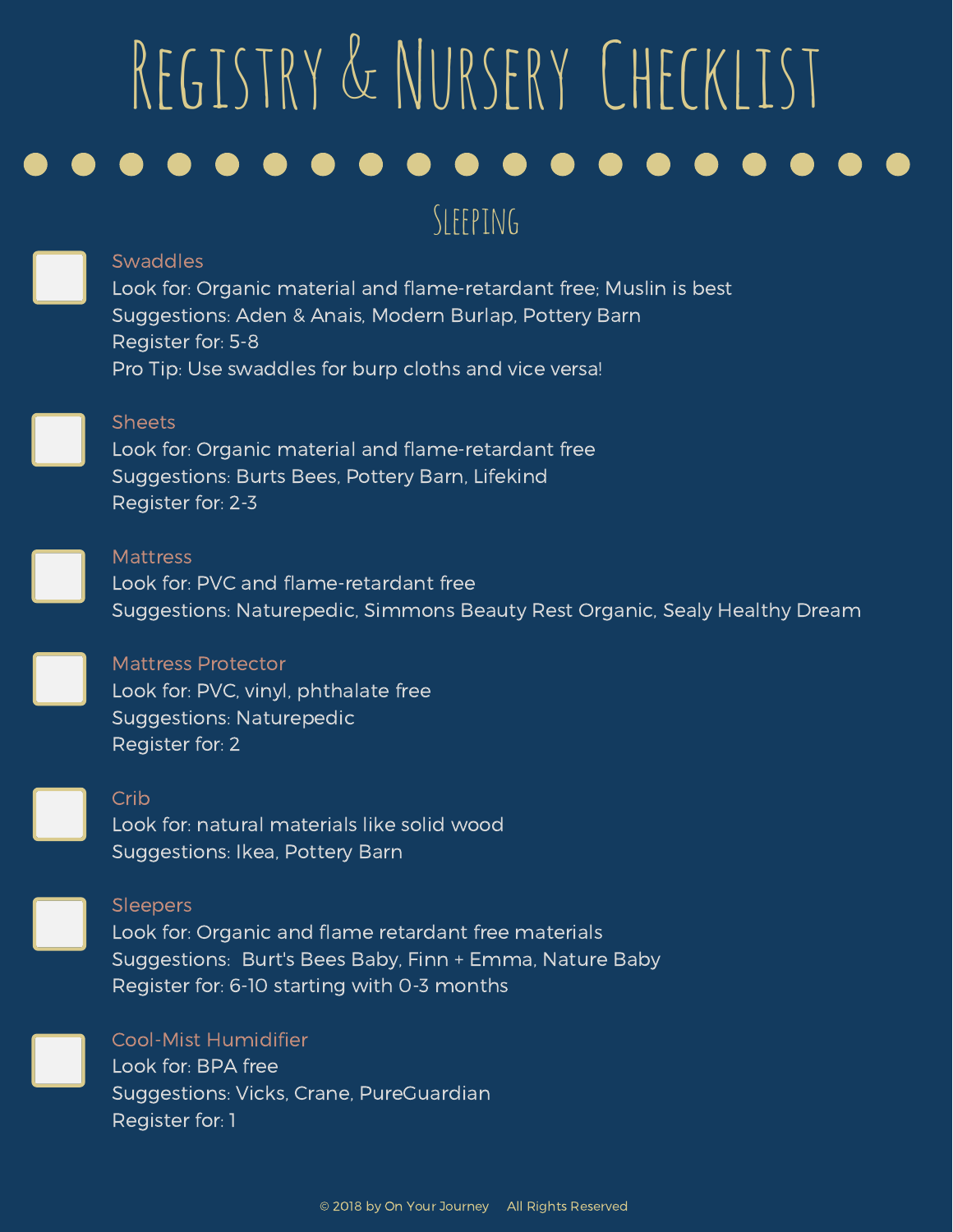## Eating

#### **Bottles**

Look for: Glass with Silicone nipple (free from phthalates, PVC, BPA, BPS) Suggestions: Lifefactory, Lollaland, Avent Natural, Born Free Register for: 2-4 of a few brands to try Pro tip: It is generally best to wait until baby arrives to get bottles. Different babies take to different nipples, especially if breastfeeding!

#### Nursing Tanks

Look for: Organic material Suggestions: Register for: 3-5 Pro Tip: while pregnant, buy a few of your favorite organic material tank tops. Cut the straps and sew in a loop. They will hook right on to your nursing bra and save you money!

#### Nursing Pillow

Look for: Organic material cover, flame-retardant free, and a foam-free filling Suggestions: Boppy, PureRest Register for: 1 plus an additional cover or two

#### Breast Pump

Look for: BPA and phthalate-free. BPA-free products may still contain BPS. Suggestions: Medela, Aeroflow, Ameda Register for: 1 Pro tip: Insurance typically covers pumps for free. Ask your care provider for details!

# CIFANING

Look for: Fragrance free, EcoLogo or Green Seal logos, or make your own! Suggestions: Planet, Martha Stewart, Seventh Generation, The Honest Co.